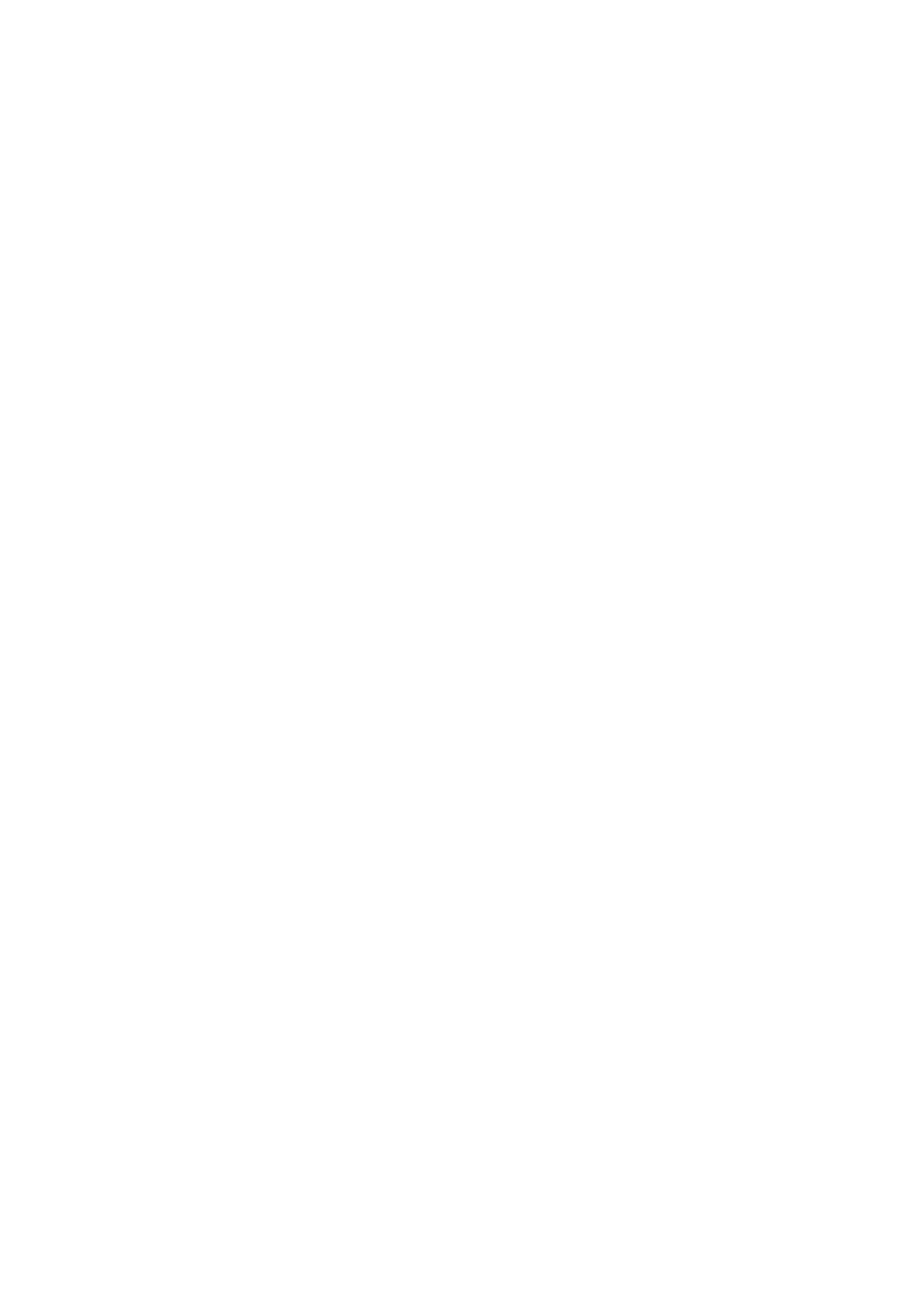# **Arms Control and Disarmament (Inspections) Bill [HL]**

## **CONTENTS**

- 1 Further implementation of CFE Treaty
- 2 Implementation of future revisions to CFE Treaty
- 3 Short title, commencement and extent

Schedule 1 — Further implementation of CFE Treaty Schedule 2 — Repeals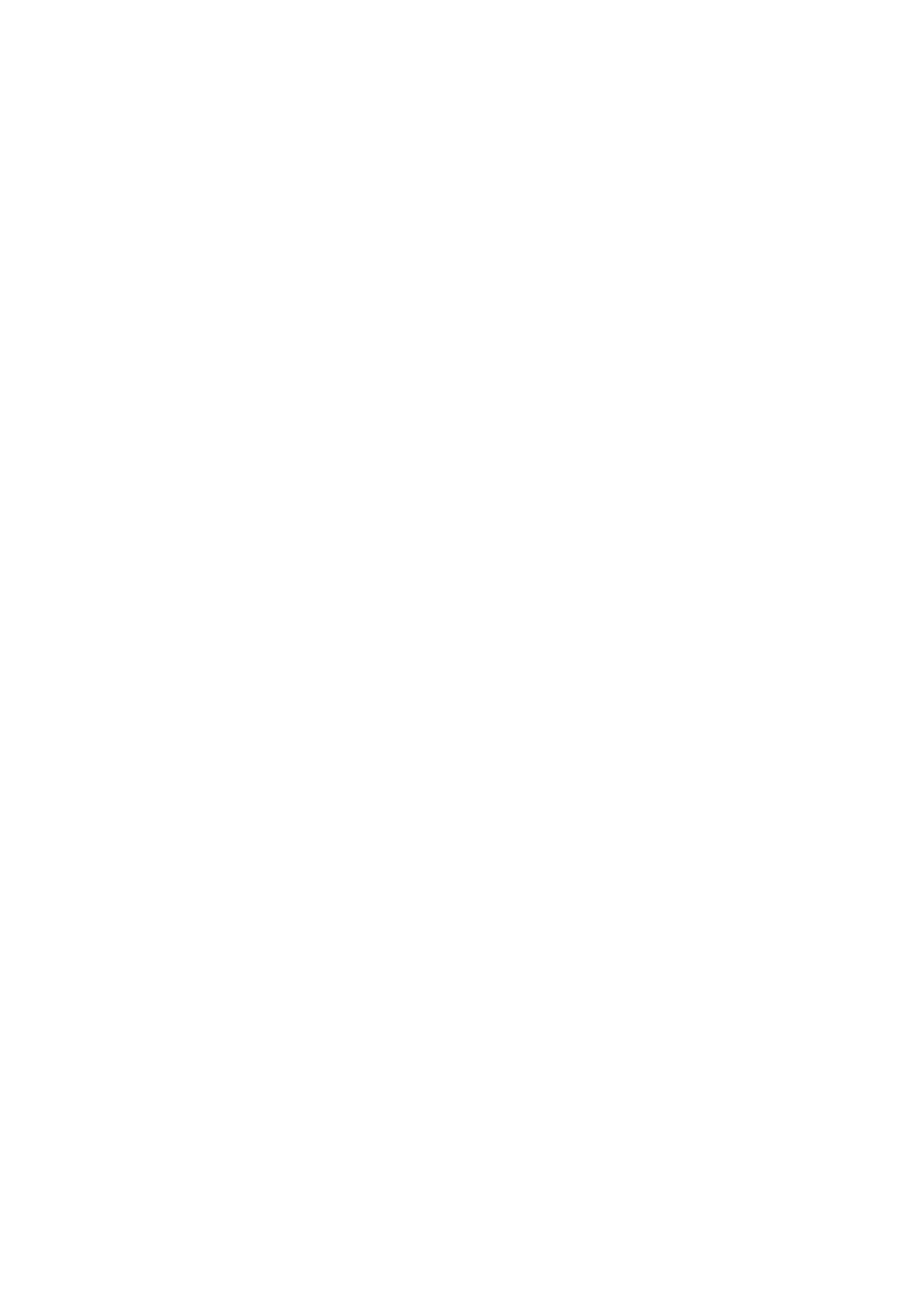# A **BILL** TO

Make further provision relating to the Treaty on Conventional Armed Forces in Europe signed in Paris on 19th November 1990.

E IT ENACTED by the Queen's most Excellent Majesty, by and with the advice and consent of the Lords Spiritual and Temporal, and Commons, in this present **B** E IT ENACTED by the Queen's most Excellent Majesty, by and with consent of the Lords Spiritual and Temporal, and Commons, Parliament assembled, and by the authority of the same, as follows:  $-$ 

#### <span id="page-4-0"></span>**1 Further implementation of CFE Treaty**

- (1) Schedule [1](#page-6-0) amends the Arms Control and Disarmament (Inspections) Act 1991 (c. 41) in pursuance of the Treaty on Conventional Armed Forces in Europe signed in Paris on 19th November 1990, as amended by the Agreement signed in Istanbul on 19th November 1999 on Adaptation of that Treaty.
- (2) The repeals set out in Schedule [2](#page-7-0) have effect.

#### **2 Implementation of future revisions to CFE Treaty**

- (1) Her Majesty may by Order in Council make such provision modifying the Arms Control and Disarmament (Inspections) Act 1991 as appears to Her Majesty necessary or expedient for giving effect to further amendments relating to inspections made to the Treaty on Conventional Armed Forces in Europe signed in Paris on 19th November 1990.
- (2) An Order in Council may not be made under this section unless a draft of the Order has been laid before, and approved by resolution of, each House of Parliament.

#### **3 Short title, commencement and extent**

- (1) This Act may be cited as the Arms Control and Disarmament (Inspections) Act 2003.
- (2) This Act shall come into force on such day as the Secretary of State may by order made by statutory instrument appoint.
- (3) This Act extends to Northern Ireland.

*10*

*5*

*15*

*20*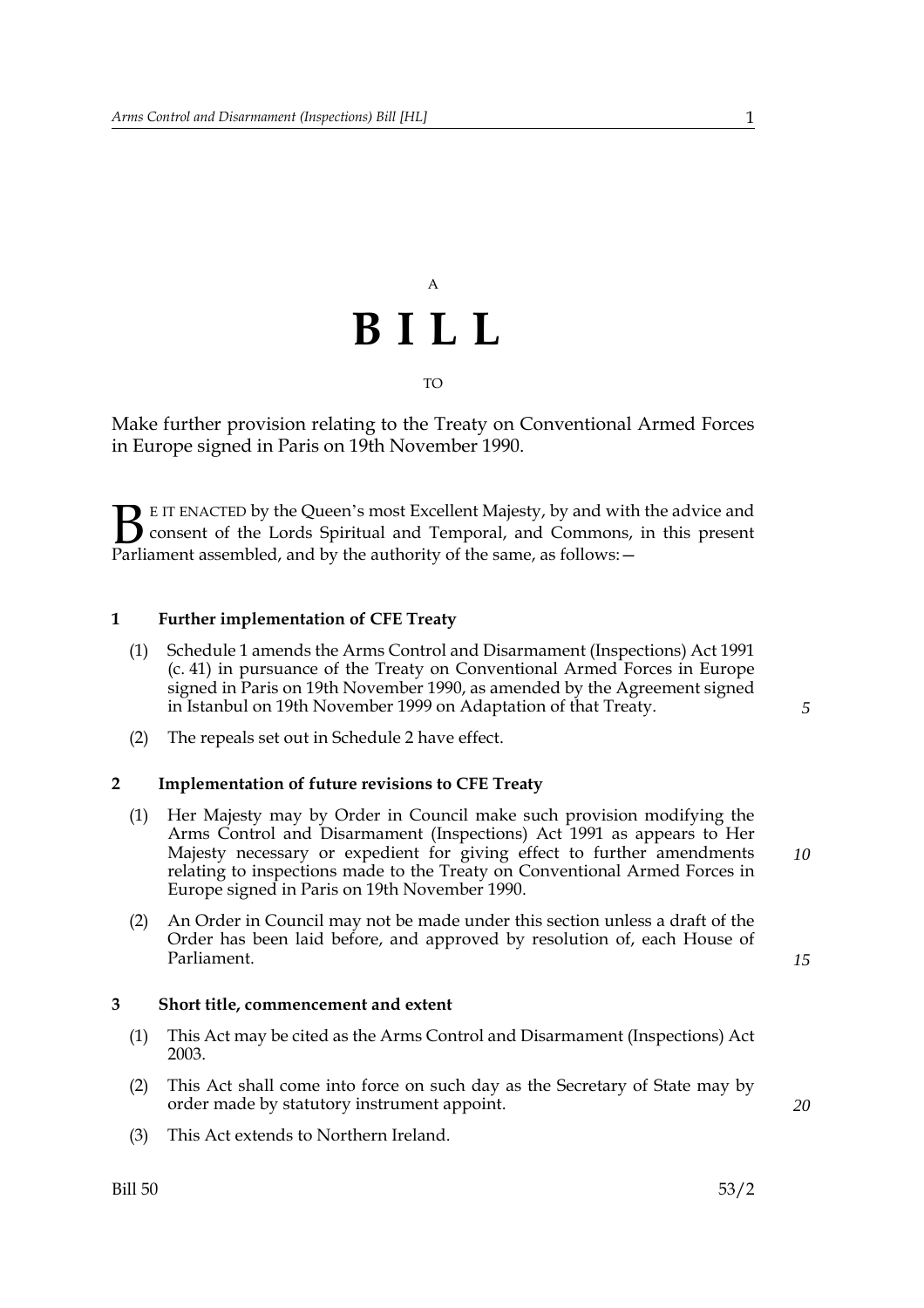(4) The power in section 6(4) of the Arms Control and Disarmament (Inspections) Act 1991 (c. 41) (power to extend that Act to certain overseas territories) applies to modifications to that Act made by or under this Act as it applies to the provisions of that Act.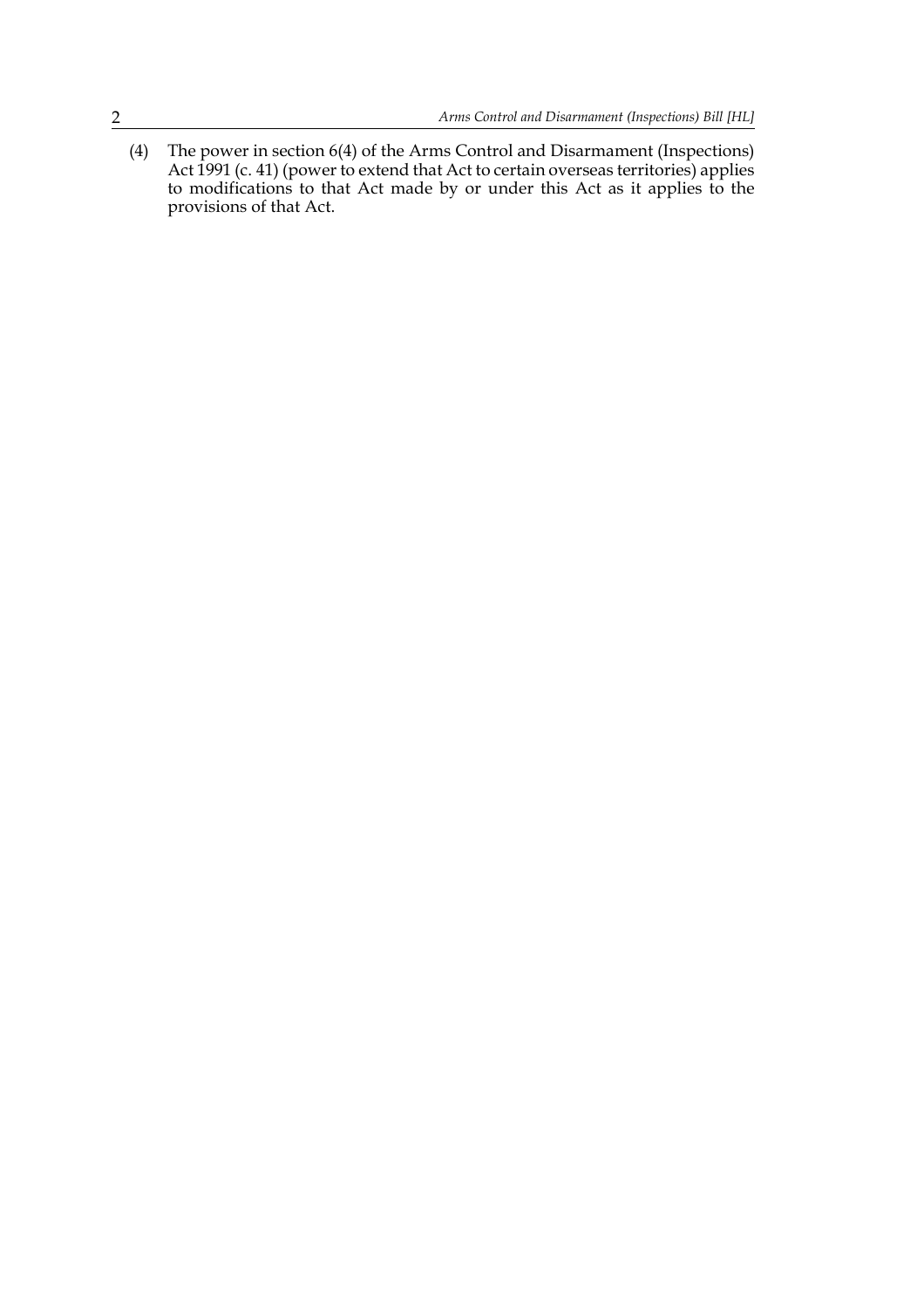## SCHEDULES

### <span id="page-6-0"></span>SCHEDULE 1 Section [1\(](#page-4-0)1)

#### FURTHER IMPLEMENTATION OF CFE TREATY

- 1 The Arms Control and Disarmament (Inspections) Act 1991 (c. 41) has effect subject to the following amendments.
- 2 (1) Section 1 (interpretation etc) is amended as follows.
	- (2) For subsection (1) (definition of "the Protocol") substitute—
		- " $(1)$  In this Act
			- "the Treaty" means the Treaty on Conventional Armed Forces in Europe signed in Paris on 19th November 1990 (as amended by the Agreement adapting that Treaty signed in Istanbul on 19th November 1999); *10*
			- "the Protocol" means the Protocol on Inspection incorporated in the Treaty (as substituted by article 27 of that Agreement)."
	- (3) In subsection (2) (definitions)  $-$ 
		- (a) omit paragraph (a), and
		- (b) in paragraph (c), for the words from ""inspection team"" to "challenge inspection" substitute "and "inspection team" shall be construed, in relation to any inspection".
	- (4) In subsection (3)(b) (definitions), omit "paragraph 1 of".
	- (5) Omit subsection (4) (introduction of Schedule).
- 3 For the cross-heading preceding section 2, substitute "*Inspections*".
- 4 (1) Section 2 (rights of entry etc) is amended as follows.
	- (2) In the sidenote, for "challenge inspections under" substitute "inspections pursuant to Sections VII, VIII and IX of".
	- (3) In subsection (1), (authorisation of challenge inspections), for "a challenge inspection within any specified area" substitute "an inspection pursuant to Section VIII of the Protocol (challenge inspections within a specified area)".
	- (4) After subsection (1) insert—
		- "(1A) The Secretary of State may also issue an authorisation under this section in respect of an inspection which it is proposed to conduct pursuant to— *30*
			- (a) Section VII of the Protocol (declared site inspections), or
			- (b) Section IX of the Protocol (inspections in a designated area)."
	- (5) In subsection (2) (authorisation to contain a description of the specified area), for "specified area" substitute "area to be inspected pursuant to the relevant Section of the Protocol". *35*

*20*

*15*

*5*

*25*